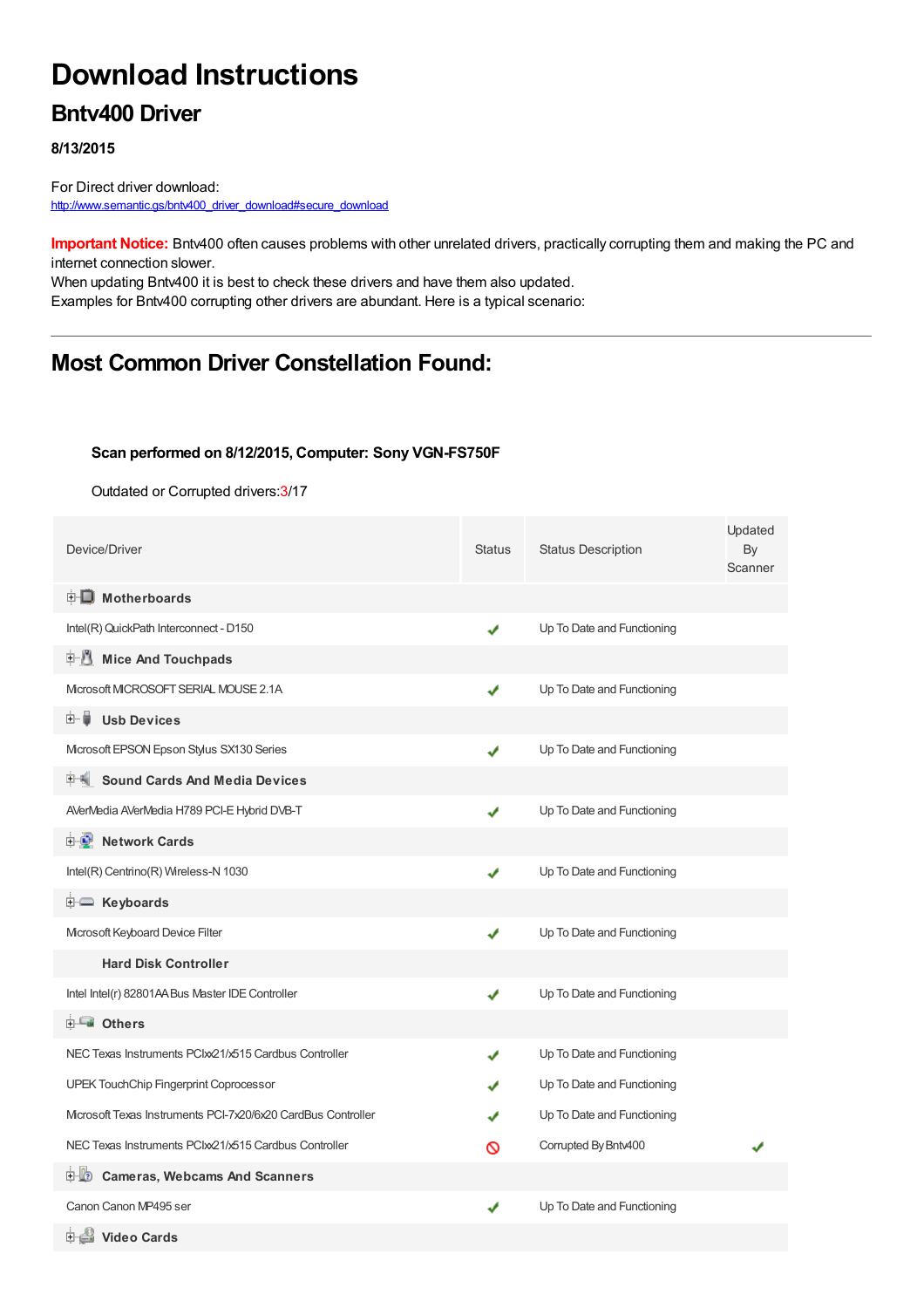| ATI RADEON X300 Series Secondary             | ✔ | Up To Date and Functioning |  |
|----------------------------------------------|---|----------------------------|--|
| input Devices                                |   |                            |  |
| Wacom Virtual Keyboard Interface             | Ø | Corrupted By Bntv400       |  |
| <b>E-</b> Port Devices                       |   |                            |  |
| D-Link USB Single Port                       | ✔ | Up To Date and Functioning |  |
| Monitors                                     |   |                            |  |
| Sony Digital Flat Panel (1024x768)           |   | Outdated                   |  |
| <b>E-</b> Mobile Phones And Portable Devices |   |                            |  |
| <b>Acer NOKIA</b>                            | ↵ | Up To Date and Functioning |  |

## **Bntv400 Driver Models:**

| <b>Driver Model</b>               | <b>Original Upload</b><br>Date | Last<br><b>Modification</b> | <b>Driver File</b>            | File<br><b>Size</b> | <b>Most Compatible Computer</b><br><b>Model</b> | <b>Availabilty To</b><br>Scanner |
|-----------------------------------|--------------------------------|-----------------------------|-------------------------------|---------------------|-------------------------------------------------|----------------------------------|
| Bnty400 34076                     | 8/16/2014                      | 8/8/2015                    | bnty400-34076.exe             | 182kb               | Lenovo ThinkPad X220,                           | ✔                                |
| Bnty400<br>2.122.101.1            | 7/25/2014                      | 8/7/2015                    | bntv400-<br>2.122.101.1.exe   | 216kb               | Fujitsu ESPRIMO E5916,                          | J                                |
| Bnty400 62887                     | 8/4/2014                       | 8/9/2015                    | bnty400-62887.exe             | 70kb                | HPRZ482AA-ABF m8090.f,                          | J                                |
| <b>Bntv400 969</b>                | 12/13/2014                     | 8/3/2015                    | bnty400-969.exe               | 203kb               | HPVd019aar-UUW P6110.sc,                        | ✔                                |
| Bnty400 421.11.10 1/8/2015        |                                | 8/2/2015                    | bntv400-<br>421.11.10.exe     | 74kb                | Acer NC-E1-531-B9604G,                          | ✔                                |
| Bnty400 83873                     | 9/29/2014                      | 8/7/2015                    | bntv400-83873.exe             | 60kb                | HPNC214AA-UUW a6730sc,                          | ✔                                |
| <b>Bntv400 V40773</b>             | 9/13/2014                      | 8/10/2015                   | bnty400-y40773.exe            | 102kb               | HPFL402AA-ABZ s3630it,                          | ✔                                |
| Bntv400 60931.1                   | 10/24/2014                     | 7/31/2015                   | bntv400-60931.1.exe           | 155kb               | HPPX679AA-B1Ud4040.se,                          | ✔                                |
| Bnty400<br>17242.12.1             | 8/17/2014                      | 8/8/2015                    | $b$ ntv400-<br>i7242.12.1.exe | 94kb                | LG R580-U.ARD5WT,                               | ✔                                |
| Bnty400 33722                     | 2/6/2015                       | 8/4/2015                    | bntv400-33722.exe             | 126kb               | Gateway E4252,                                  | ✔                                |
| <b>Bntv400 42486</b>              | 12/4/2014                      | 8/3/2015                    | bnty400-42486.exe             | 95kb                | Viglen EQ100,                                   | J                                |
| Bnty400 20320                     | 12/4/2014                      | 8/6/2015                    | bntv400-20320.exe             | 62kb                | Sony VPCF13XFX,                                 | ✔                                |
| Bnty400 32362.1                   | 1/20/2015                      | 8/7/2015                    | bnty400-32362.1.exe           | 112kb               | IBM IBM eServer x 3105 - [434722G,              | J                                |
| Bntv400 72996                     | 9/7/2014                       | 8/7/2015                    | bnty400-72996.exe             | 63kb                | Compag EV958AA-ABF SR1804FR FR620,              | ✔                                |
| Bnty400 O80623                    | 7/25/2014                      | 8/5/2015                    | bntv400-o80623.exe            | 209kb               | Sony VGN-AW50DB H,                              | ✔                                |
| Bnty400 83367                     | 11/11/2014                     | 8/9/2015                    | bnty400-83367.exe             | 148kb               | Compaq Workstatio,                              | ✔                                |
| Bnty400 82732                     | 1/19/2015                      | 8/6/2015                    | bntv400-82732.exe             | 115kb               | Sony VPOM126AA,                                 | ✔                                |
| <b>Bntv400 A33882.1 1/23/2015</b> |                                | 8/8/2015                    | bntv400-<br>a33882.1.exe      | 81kb                | <b>TRADING-PC DATASTATION ACTIV</b><br>SERIES,  | ✔                                |
| <b>Bntv400 V82666</b>             | 10/21/2014                     | 8/7/2015                    | bnty400-y82666.exe            | 31kb                | <b>IBM621936U,</b>                              | J                                |
| Bnty400<br>L1.102.163             | 12/9/2014                      | 8/2/2015                    | xxd-l1.102.163.exe            | 47kb                | HPGC359AV-ABA a6010e,                           | ✔                                |
| Bntv400 Z80001.1 10/13/2014       |                                | 8/7/2015                    | bntv400-<br>z80001.1.exe      | 205kb               | NEC PC-LL550KJ1K,                               | ✔                                |
| Bnty400 63364                     | 9/20/2014                      | 8/9/2015                    | ect-63364.exe                 | 38kb                | HPED758AA-ABS w 5180.se,                        | ✔                                |
| Bnty400 2862.1                    | 10/26/2014                     | 8/8/2015                    | bnty400-2862.1.exe            | 101kb               | Compaq NP291AA-AB2 SR5837CX,                    | J                                |
| Bntv400 80377                     | 8/3/2014                       | 8/7/2015                    | bnty400-80377.exe             | 185kb               | Alienware Alienware,                            | ✔                                |
| Bntv400<br>N1.11.1632.1           | 1/18/2015                      | 8/8/2015                    | bntv400-<br>n1.11.1632.1.exe  | 200kb               | Fujitsu FMVMG75YD5,                             | ✔                                |
| Bntv400 1.13334                   | 1/30/2015                      | 8/9/2015                    | bntv400-1.13334.exe           | 103kb               | Compaq FZ090AA-ABF SR5605FR,                    | ✔                                |
| Bntv400 21.11.122 12/26/2014      |                                | 8/2/2015                    | bntv400-<br>21.11.122.exe     | 68kb                | Compag DQ193A-ABZ S5300IT IT340,                |                                  |
| Bntv400 V1.12.16 8/18/2014        |                                | 8/9/2015                    | bntv400-v1.12.16.exe 103kb    |                     | Gigabyte EP41-US3L,                             | ✔                                |
| Bntv400 2062.13                   | 10/12/2014                     | 8/2/2015                    | bntv400-2062.13.exe 133kb     |                     | Sony SVS13A17GBB,                               |                                  |